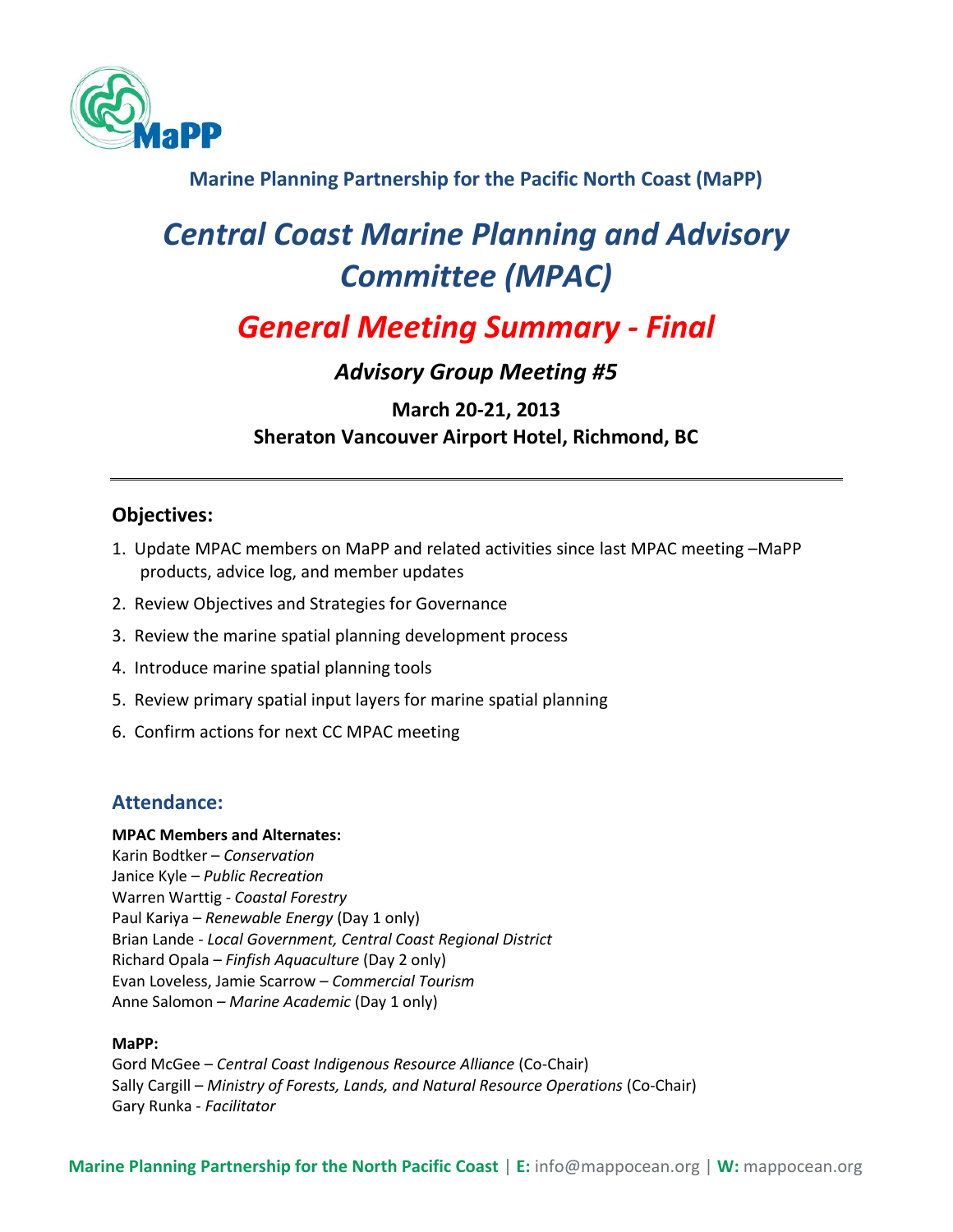Steve Diggon – *Marine Coordination Team* (Day 2 only) Fiona Kilburn – *MaPP Technical Support* Kelly Wozniak – *MaPP Technical Support*

#### **Regrets:**

Mike Pfortmueller – *Member for Recreational Fishing Service Providers Roberta Stevenson – Member for Shellfish Aquaculture* Ken Cripps - *Central Coast Indigenous Resource Alliance (Co-lead)*

#### **Observers/ Presenters**:

Julie Carpenter – Heiltsuk Marine Use Planning Coordinator Julie Beaumont – GIS Coordinator, Coastal First Nations (Day 2 only) Spencer Wood – Natural Capital Project (Day 1 only) Carrie Robb – Living Oceans Society (Day 2 only)

## **Day 1**

## **Welcome and Updates:**

- The MPAC Co-Chairs (Gord McGee and Sally Cargill) provided a welcome on behalf of the Central Coast Technical Team and introduced Jamie Scarrow who will be representing Commercial Tourism, Julie Carpenter who was observing, and Kelly Wozniak who is the new Central Coast Contract Planner for MaPP.
- Sally and Gord reviewed agenda and purpose of the meeting.
- Meeting participants introduced themselves and provided a brief update on their sectors.

#### **Updates and Advice Review**

- Commercial Fishing Caucus's decision to withdraw from the MaPP process was noted. MaPP will continue to pursue input from commercial fisheries interests.
- MPAC representatives are still sought for some sectors. MPAC members are encouraged to make recommendations to fill these vacancies.
- Kelly Wozniak provided an update on MaPP Outputs

## **Objectives and Strategies – Governance**

Gord presented the draft objectives and strategies for Governance

#### **Items Discussed and Clarified**

- Discussed the terms "shared decision-making" versus "joint decision-making"
- Explained how the Province is engaging with local government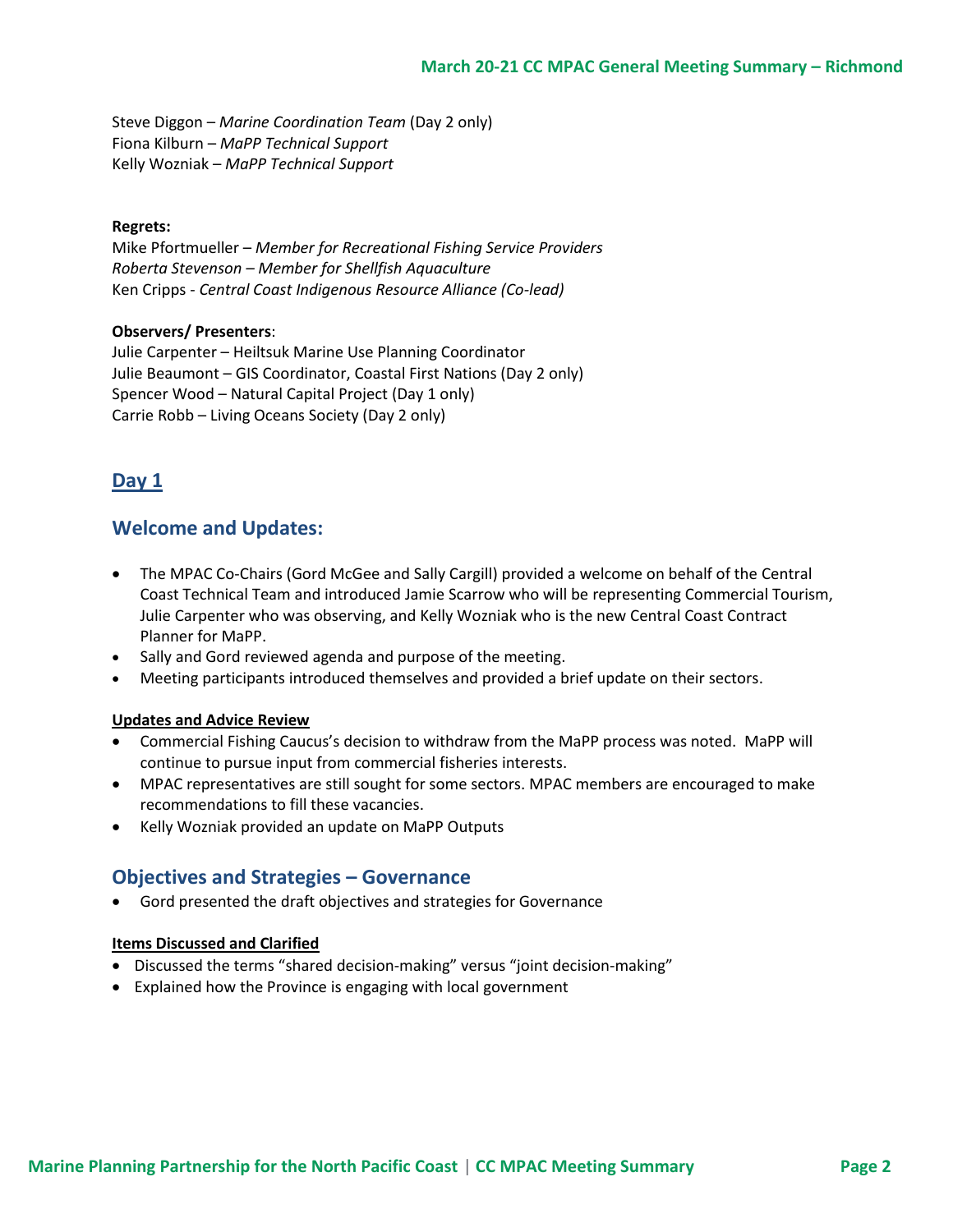### **Marine Spatial Planning Development Process**

Gord outlined the process that will be followed during development of the marine spatial plan

#### **Items Discussed and Clarified**

- Explored some of the benefits and challenges of marine spatial planning
- Reviewed the different zones that will be included in the spatial plan
- Explained the marine spatial planning development timelines
- Discussed opportunities for MPAC feedback

### **Marine Spatial Planning Tools – Compatibility Matrix**

 Kelly introduced the concept of the compatibility matrix and explained how it will be used during development of the marine spatial plan

#### **Items Discussed and Clarified**

- Explained the difference between the compatibility matrix and the vulnerability matrix
- Heard request to include IUCN protected area categories in the compatibility matrix

## **Marine Spatial Planning Tools – Marine InVest**

Guest speaker: Spencer Wood (Natural Capital Project)

Spencer introduced the Marine InVest tool and explained how it can help in spatial planning

#### **Items Discussed and Clarified**

- Clarified that the composite number is additive (i.e., analysis does not take synergistic effects into account because synergistic effects are not always known)
- Discussed the benefits and limitations of the Marine InVest tool
- Emphasized that analysis should be iterative -- discussions around inputs and outputs are key
- Brainstormed questions that Marine InVest might be able to help the table answer

# **Day 2**

## **Day 2 welcome and agenda outline:**

• Sally, Gord and Gary welcomed everyone back, reviewed the agenda, and introduced MPAC members (Richard Opala) and presenters (Carrie Robb, Julie Beaumont) that were not present during Day 1.

## **Marine Spatial Planning Tools – Marxan**

Guest speaker: Carrie Robb (Living Oceans Society and BC Marine Conservation Analysis)

 Carrie introduced the Marxan model and explained its relevance and usefulness to the MaPP marine spatial planning process

#### **Items Discussed and Clarified**

- Summarized history and background of the BCMCA
- Discussed the datasets and targets being incorporated into Marxan analysis